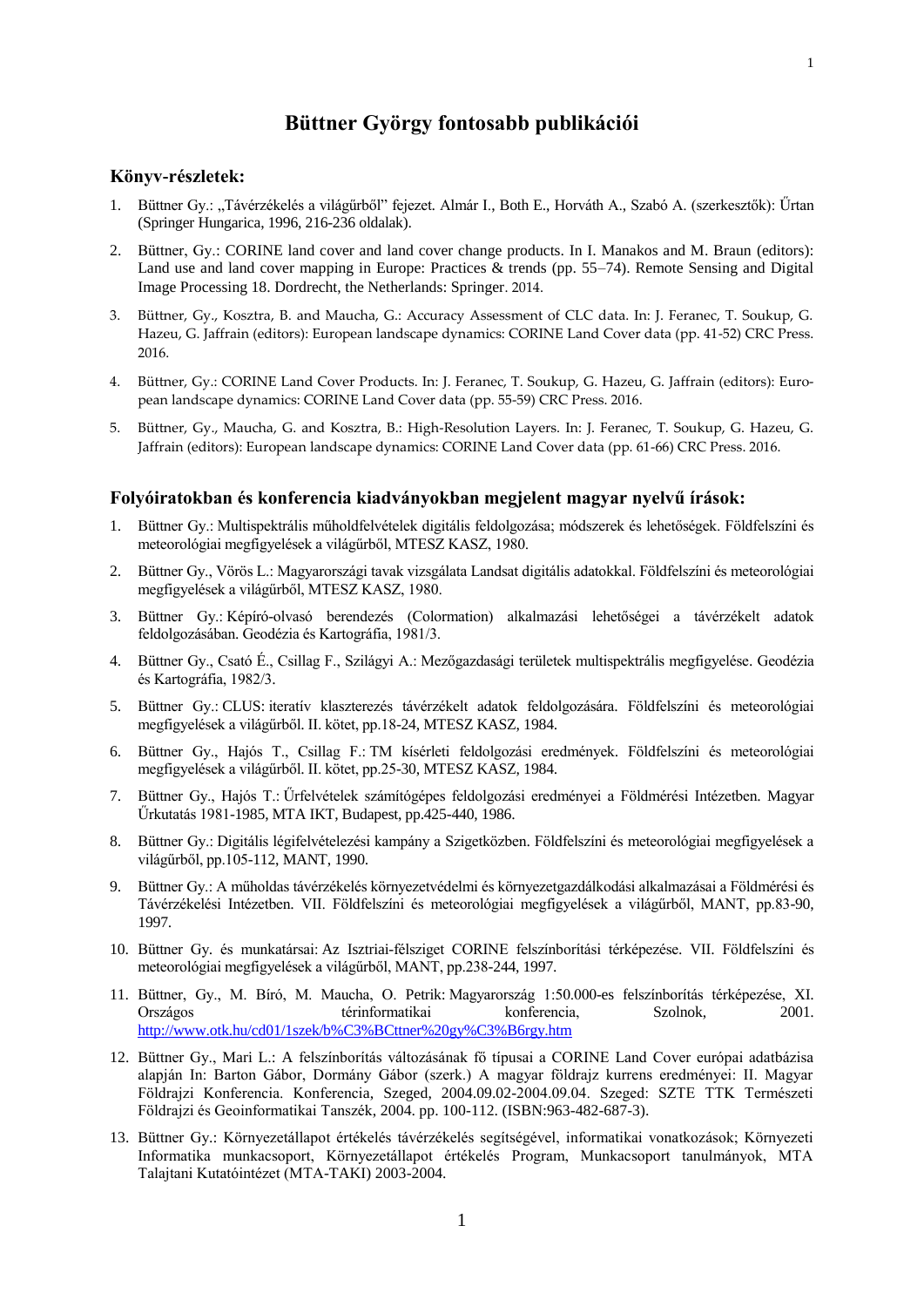# **Folyóiratokban és konferencia kiadványokban megjelent angol nyelvű írások:**

- 1. Büttner, Gy., L. Vörös: Investigation of Hungarian Lakes by means of Landsat Data, Adv. Space Res. Vol.1. pp.177-189, 1981.
- 2. Büttner, Gy., É. Csató, F. Csillag, A. Szilágyi: Multispectral Observations of Agricultural Fields at the Kisköre Test-Area, IGARSS Digest Vol.1. WP4 3.1-3.5, 1982.
- 3. Büttner, Gy., M. Korándi, A. Gyömörei, Zs. Köte, Gy. Szabó.: Satellite Remote Sensing of Inland Waters: Lake Balaton and Reservoir Kisköre, Acta Astronautica, Vol. 15. No. 6/7, pp.305-311, 1987.
- 4. Büttner, Gy., F. Csillag, T. Hajós T., I. Juhász., M. Korándi, F.G. Remetey, A. Szilágyi, P. Winkler, P. Zilahy.: Comparative study of crop and soil mapping using multitemporal and multispectral SPOT and Landsat data, in: SPOT 1 Image Utilization, Assessment, Results, Cepadues, pp.99-106, 1988.
- 5. Büttner, Gy., P. Winkler: Integration of Landsat TM and SPOT P data, in: Proc. 8<sup>th</sup> EARSeL Symposium, pp.517-519, 1988.
- 6. Büttner, Gy., T. Hajós, M. Korándi: Improvements to the Effectiveness of Supervised Training, International Journal of Remote Sensing, 10(6), pp.1005-1013, 1989.
- 7. Büttner, Gy.: Towards operational application of high resolution satellite imagery in Hungary, 15th Annual Conference of the Remote Sensing Society, pp.467-468, Bristol, 1989.
- 8. Büttner, Gy., F. Csillag: Comparative study of crop and soil mapping using multitemporal and multispectral SPOT and Landsat Thematic Mapper data, Remote Sensing of Environment, 29(3):241-249, 1989.
- 9. Büttner, Gy., A. Kapovits: Characterization and removal of horizontal striping from SPOT panchromatic imagery, International Journal of Remote Sensing, 11(2), pp.359-366, 1990.
- 10. Büttner, Gy., R. Hutyán: Case studies using narrow band multispectral airborne imagery, Proc. 11<sup>th</sup> EARSeL Symposium, Graz, 3-5 July, pp.192-200, 1991.
- 11. Büttner, Gy., G. Nádor: Detection of environmental changes caused by the Gabcikovo-Nagymaros barrage construction using multidate Landsat imagery, EARSeL Symposium, Eger, September 1992. In: Remote Sensing for Monitoring the Changing Environment of Europe, pp. 205-210, Balkema Publishers, 1993.
- 12. Büttner, Gy., C. Parareda Sala: Using randomly selected ground control points for automatic registration of satellite images, EARSeL Symposium, Eger, September 1992. In: Remote Sensing for Monitoring the Changing Environment of Europe, pp. 141-146, Balkema Publishers, 1993.
- 13. Büttner, Gy., G. Maucha: Image processing for CORINE Land Cover Hungary, EARSeL Symposium, Göteborg, July, 1994. In: Sensors and Environmental Applications, pp. 31-36, Balkema Publishers, 1995.
- 14. Büttner, Gy., É. Csató, G. Maucha: The CORINE Land Cover Hungary Project. EN & IN International Conference on Environment and Informatics, Budapest, June 29 - July 1, 1995. Proceedings pp. 54-61. Edited by Zsolt Harnos
- 15. Büttner, Gy. and Gy. Tarcsai: Space-Earth studies. In: Space activities in Hungary 50 years; Edited by: E. Both and A. Horváth, 1996.
- 16. Büttner, Gy., J. Kolár: Follow up and improvements of CORINE Land Cover project and its applications, EURISY Colloquium, Budapest, Hungary, 15-16 May, 1997; Proceedings, pp.53-61.
- 17. Büttner, Gy. et al.: The European CORINE Land Cover Database, ISPRS Commission VII Symposium, Budapest, September 1-4, 1998. Proceedings, pp. 633-638.
- 18. Büttner, Gy., G. Maucha, M. Bíró: Land Cover Change Detection Using the CORINE methodology, ISPRS Commission VII Symposium, Budapest, September 1-4, 1998. Proceedings, pp.685-690.
- 19. Büttner, Gy. et al: Land Cover Land Use Mapping withing the European CORINE Programme; in: Remote Sensing for Environmental Data in Albania: A Strategy for Integrated Management, pp.89-100. NATO Science Series 2. Environmental Security - Vol. 72., Edited by M. Buchroithner; Kluwer Academic Publishers, 2000.
- 20. Büttner, Gy., M. Bíró, M. Maucha, O.Petrik: Land Cover mapping at scale 1:50.000 in Hungary: Lessons learnt from the European CORINE programme, 20<sup>th</sup> EARSeL Symposium, 14-16 June 2000, In: A decade of Trans-European Remote Sensing Cooperation, pp. 25-31.